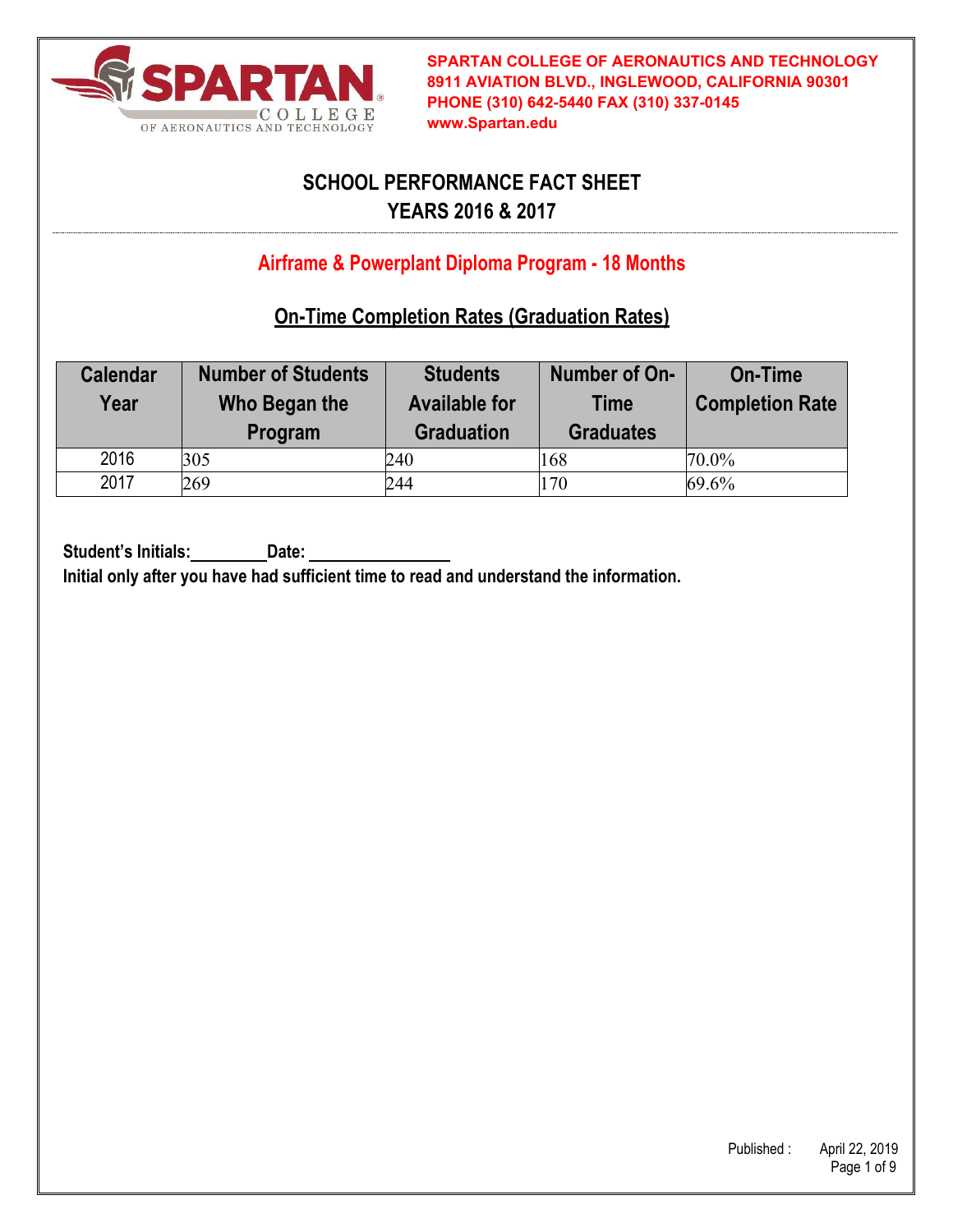

**SPARTAN COLLEGE OF AERONAUTICS AND TECHNOLOGY 8911 AVIATION BLVD., INGLEWOOD, CALIFORNIA 90301 PHONE (310) 642-5440 FAX (310) 337-0145** www.Spartan.edu

#### **Job Placement Rates**

| <b>Calendar</b><br>Year | <b>Number of</b><br><b>Students</b><br>Who Began<br>Program | <b>Number of</b><br><b>Graduates</b> | <b>Graduates</b><br><b>Available for</b><br><b>Employment</b> | <b>Graduates</b><br><b>Employed in the</b><br><b>Field</b> | <b>Placement Rate %</b><br><b>Employed in the</b><br><b>Field</b> |
|-------------------------|-------------------------------------------------------------|--------------------------------------|---------------------------------------------------------------|------------------------------------------------------------|-------------------------------------------------------------------|
| 2016                    | 305                                                         | 240                                  | 206                                                           | 90                                                         | 43.6%                                                             |
| 2017                    | 269                                                         | 244                                  | 243                                                           | 133                                                        | 54.7%                                                             |

You may obtain from the institution a list of the employment positions determined to be in the field for which a student received education and training. To obtain this list, please ask an institutional representative or you can review the list the on the institutions website at www.spartan.edu/gainful-employment-LA.

#### **Gainfully Employed Categories** *(includes data for the two calendar years prior to reporting)*

| <b>Calendar Year</b> | <b>Graduate Employed in</b><br>the Field<br>20-29 Hours Per<br><b>Week</b> | <b>Graduates Employed in the</b><br>Field at Least 30 Hours Per<br><b>Week</b> | <b>Total Graduates</b><br><b>Employed in the</b><br><b>Field</b> |
|----------------------|----------------------------------------------------------------------------|--------------------------------------------------------------------------------|------------------------------------------------------------------|
| 2016                 |                                                                            |                                                                                |                                                                  |
| 2017                 |                                                                            | 133                                                                            | 133                                                              |

#### **Part-Time vs. Full-Time Employment**

#### **Single Position vs. Concurrent Aggregated Position**

| <b>Calendar Year</b> | <b>Graduates Employed</b><br>in the Field in a Single<br><b>Position</b> | <b>Graduates Employed in the</b><br><b>Field in Concurrent Aggregated</b><br><b>Positions</b> | <b>Total Graduates</b><br><b>Employed in the</b><br><b>Field</b> |
|----------------------|--------------------------------------------------------------------------|-----------------------------------------------------------------------------------------------|------------------------------------------------------------------|
| 2016                 | 90                                                                       |                                                                                               |                                                                  |
| 2017                 | 133                                                                      |                                                                                               | 133                                                              |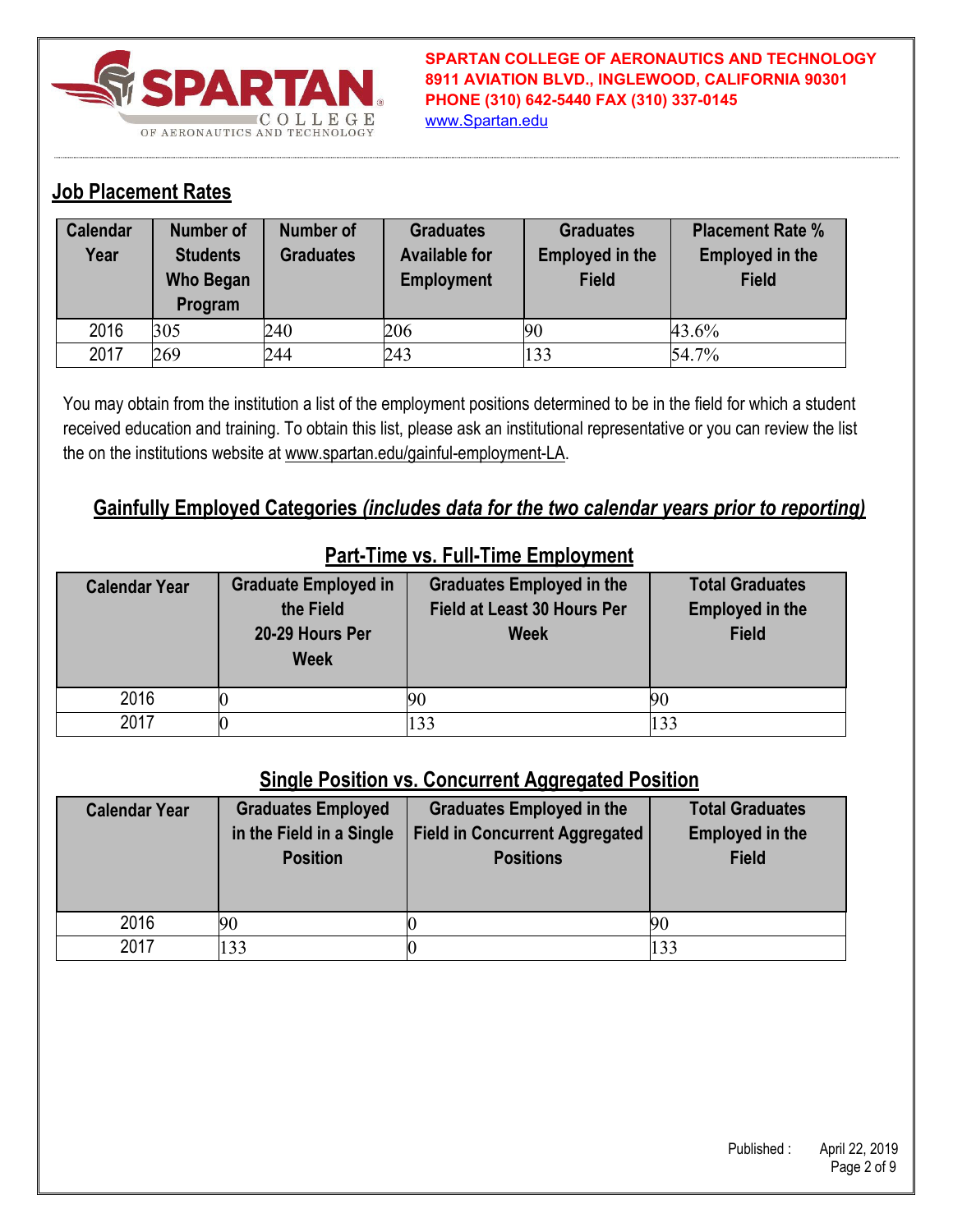

**SPARTAN COLLEGE OF AERONAUTICS AND TECHNOLOGY 8911 AVIATION BLVD., INGLEWOOD, CALIFORNIA 90301 PHONE (310) 642-5440 FAX (310) 337-0145** www.Spartan.edu

## **Self-Employed / Freelance Positions**

| <b>Calendar Year</b> | <b>Graduates Employed who are Self-</b><br><b>Employed or Working Freelance</b> | <b>Total Graduates</b><br><b>Employed in the Field</b> |
|----------------------|---------------------------------------------------------------------------------|--------------------------------------------------------|
| 2016                 |                                                                                 | 90                                                     |
| 2017                 |                                                                                 |                                                        |

#### **Institutional Employment**

| <b>Calendar Year</b> | <b>Graduates Employed in the Field who are</b><br><b>Employed by the Institution, an Employer</b><br>Owned by the Institution, or an Employer who<br><b>Shares Ownership with the</b><br>Institution. | <b>Total Graduates</b><br><b>Employed in the Field</b> |
|----------------------|-------------------------------------------------------------------------------------------------------------------------------------------------------------------------------------------------------|--------------------------------------------------------|
| 2016                 |                                                                                                                                                                                                       |                                                        |
| 2017                 |                                                                                                                                                                                                       | 133                                                    |

**Student's Initials: Date: Initial only after you have had sufficient time to read and understand the information.**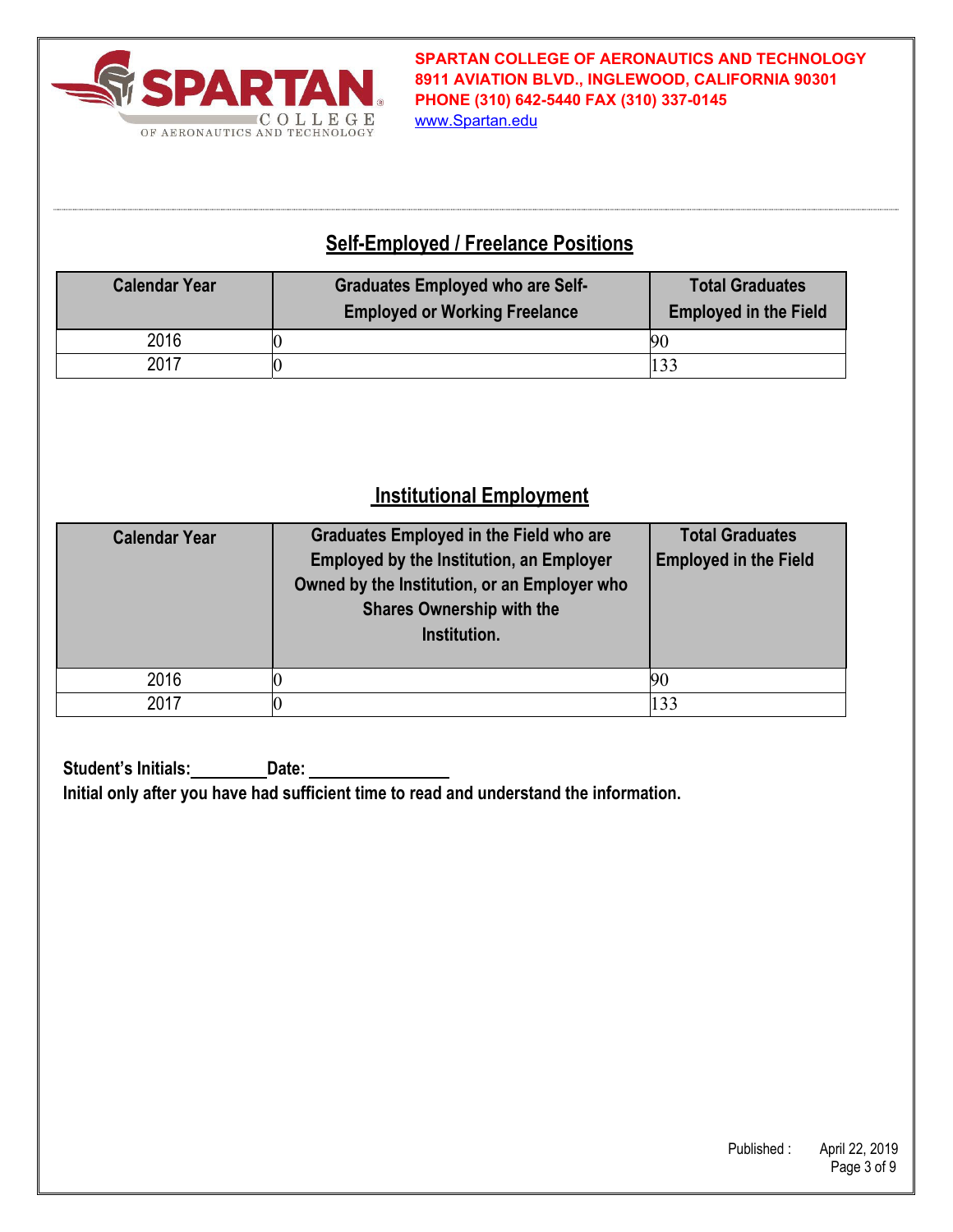### **License Examination Passage Rates** *(includes data for the two calendar years prior to reporting)*

| <b>Calendar</b><br>Year | <b>Number of</b><br><b>Graduates in</b><br><b>Calendar Year</b> | <b>of</b><br><b>Number</b><br><b>Graduates</b><br><b>Taking Exam</b> | <b>Number Who</b><br><b>Passed First</b><br><b>Available Exam</b><br><b>Exam</b> | <b>Number Who</b><br><b>Failed First</b><br><b>Available</b><br><b>Exam</b> | Passage<br><b>Rate</b> |
|-------------------------|-----------------------------------------------------------------|----------------------------------------------------------------------|----------------------------------------------------------------------------------|-----------------------------------------------------------------------------|------------------------|
| 2016 $(*)$              |                                                                 |                                                                      |                                                                                  |                                                                             |                        |
| 2017 $(*)$              |                                                                 |                                                                      |                                                                                  |                                                                             |                        |

*(\*) Examination Passage Rates: The Airframe & Powerplant Diploma program does not lead to employment for which passage of a state licensing examination is required.* 

Student's Initials: Date: **Initial only after you have had sufficient time to read and understand the information.** 

> Published : April 22, 2019 Page 4 of 9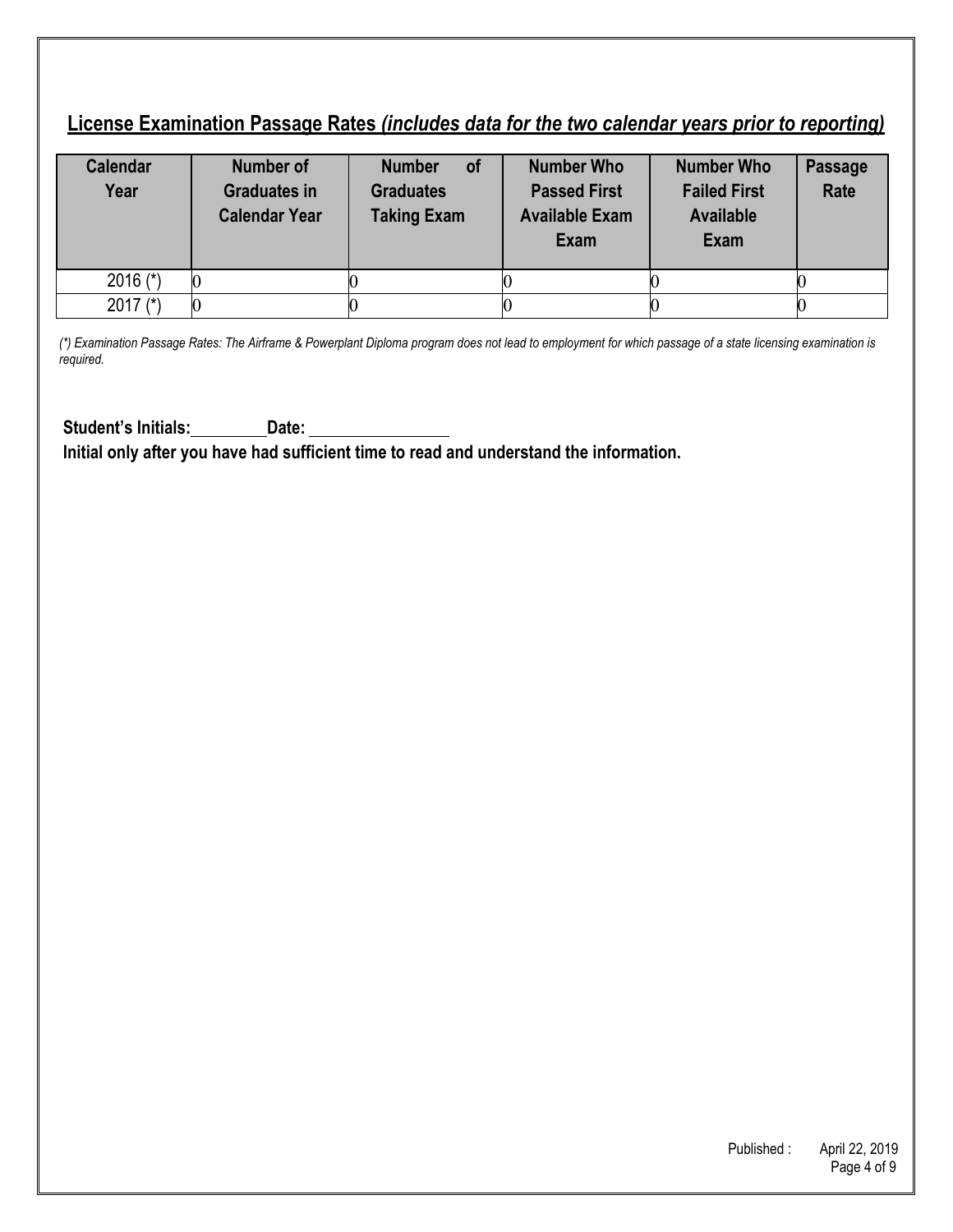

### **Salary and Wage Information**

#### **Annual salary and wages reported for graduates employed in the field.**

| <b>Calendar</b> | <b>Graduates</b>     | <b>Graduates</b>   |            | $ $20,001 $ \$35,001 |                          |    | \$40,001 \$45,001 No Salary |
|-----------------|----------------------|--------------------|------------|----------------------|--------------------------|----|-----------------------------|
| Year            | <b>Available for</b> | <b>Employed in</b> |            |                      |                          |    | <b>Information</b>          |
|                 | <b>Employment</b>    | <b>Field</b>       |            | \$35,000 \$40,000    | $ $45,000$ $$90,000$ $ $ |    | <b>Reported</b>             |
| 2016            | 206                  | 90                 | 34         | 32                   | 12                       | 12 |                             |
| 2017            | 243                  | 133                | $\sqrt{2}$ | 14                   | 18                       |    | 38                          |

A list of sources used to substantiate salary disclosures is available from the school at www.spartan.edu/placementgraduation-la.

**Student's Initials: Date: Initial only after you have had sufficient time to read and understand the information.** 

## **Cost of Educational Program**

Total charges for the program for students completing on-time in 2017: \$39,250. Additional charges may be incurred if the program is not completed on-time.

**Student's Initials: Date: Initial only after you have had sufficient time to read and understand the information.** 

#### **Federal Student Loan Debt**

| Most recent three year<br>cohort default rate, as<br>reported by the United<br><b>State Department of</b><br>Education. <sup>1</sup> | The percentage of<br>enrolled students in 2017<br>receiving federal student<br>loans to pay for this<br>program. | The average amount of<br>federal student loan debt of<br>2017 graduates who took out<br>federal student loans at this<br>institution. | The percentage of<br>graduates in 2017 who<br>took out federal<br>student loans to pay<br>for this<br>program. |
|--------------------------------------------------------------------------------------------------------------------------------------|------------------------------------------------------------------------------------------------------------------|---------------------------------------------------------------------------------------------------------------------------------------|----------------------------------------------------------------------------------------------------------------|
| 4.3%                                                                                                                                 | 68.0%                                                                                                            | \$26,690                                                                                                                              | 68.00%                                                                                                         |

1The percentage of students who defaulted on their federal student loans is called the Cohort Default Rate (CDR). It shows the percentage of this school's students who were more than 270 days (9 months) behind on their federal student loans within three years of when the first payment was due. This is the most recent CDR reported by the U.S. Department of Education.

**Student's Initials: Date:** 

**Initial only after you have had sufficient time to read and understand the information.**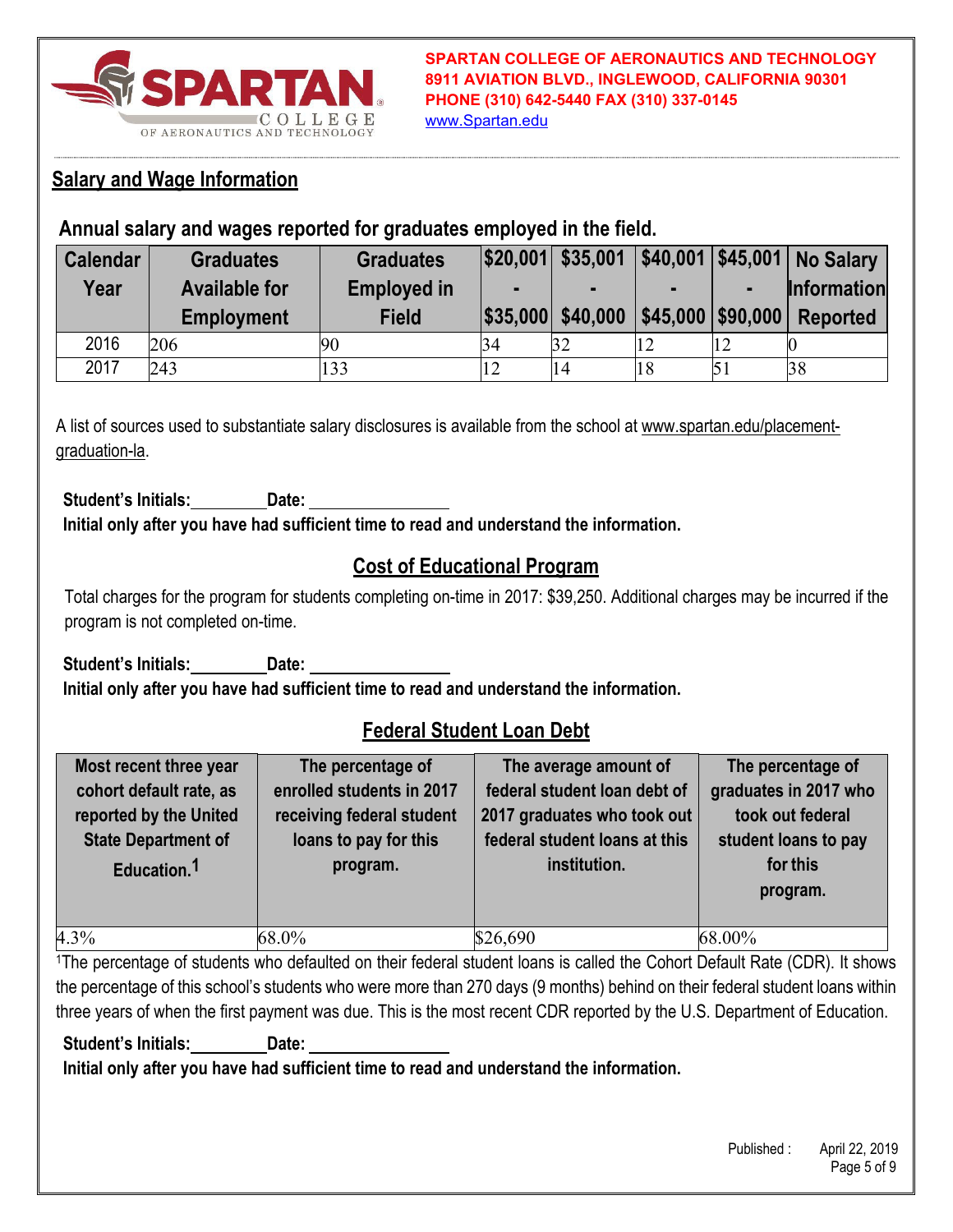

**SPARTAN COLLEGE OF AERONAUTICS AND TECHNOLOGY 8911 AVIATION BLVD., INGLEWOOD, CALIFORNIA 90301 PHONE (310) 642-5440 FAX (310) 337-0145** www.Spartan.edu

This fact sheet is filed with the Bureau for Private Postsecondary Education. Regardless of any information you may have relating to completion rates, placement rates, starting salaries, or license exam passage rates, this fact sheet contains the information as calculated pursuant to state law.

Any questions a student may have regarding this fact sheet that have not been satisfactorily answered by the institution may be directed to the Bureau for Private Postsecondary Education at 2535 Capitol Oaks Drive, Suite 400, Sacramento, CA 95833, www.bppe.ca.gov, toll-free telephone number (888) 370-7589 or by fax (916) 263-1897.

Student Name - Print

Student Signature Date Date Controller and Date Date Date

School Official Date Date Contract Contract Contract Contract Contract Contract Contract Contract Contract Contract Contract Contract Contract Contract Contract Contract Contract Contract Contract Contract Contract Contrac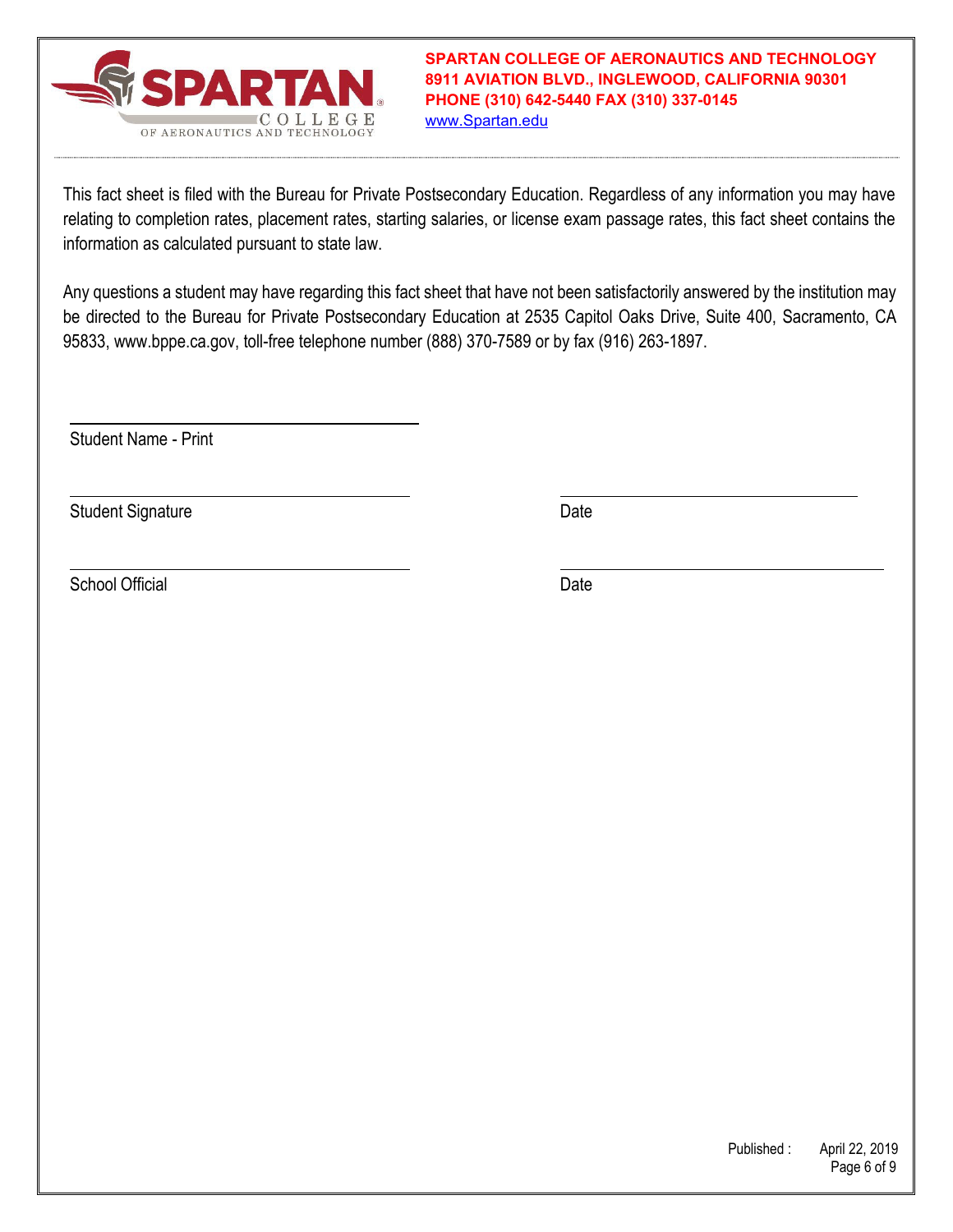

**SPARTAN COLLEGE OF AERONAUTICS AND TECHNOLOGY 8911 AVIATION BLVD., INGLEWOOD, CALIFORNIA 90301 PHONE (310) 642-5440 FAX (310) 337-0145**

www.Spartan.edu

# **Definitions**

- "Number of Students Who Began the Program" means the number of students who began a program who were scheduled to complete the program within 100% of the published program length within the reporting calendar year and excludes all students who cancelled during the cancellation period.
- "Students Available for Graduation" is the number of students who began the program minus the number of students who have died, been incarcerated, or been called to active military duty.
- "Number of On-time Graduates" is the number of students who completed the program within 100% of the published program length within the reporting calendar year.
- "On-time Completion Rate" is the number of on-time graduates divided by the number of students available for graduation.
- "150% Graduates" is the number of students who completed the program within 150% of the program length (includes on-time graduates).
- "150% Completion Rate" is the number of students who completed the program in the reported calendar year within 150% of the published program length, including on-time graduates, divided by the number of students available for graduation.
- "Graduates Available for Employment" means the number of graduates minus the number of graduates unavailable for employment.
- "Graduates Unavailable for Employment" means the graduates who, after graduation, die, become incarcerated, are called to active military duty, are international students that leave the United States or do not have a visa allowing employment in the United States, or are continuing their education in an accredited or bureau-approved postsecondary institution.
- "Graduates Employed in the Field" means graduates who beginning within six months after a student completes the applicable educational program are gainfully employed, whose employment has been reported, and for whom the institution has documented verification of employment. For occupations for which the state requires passing an examination, the six months period begins after the announcement of the examination results for the first examination available after a student completes an applicable educational program.
- "Placement Rate Employed in the Field" is calculated by dividing the number of graduates gainfully employed in the field by the number of graduates available for employment.
- "Number of Graduates Taking Exam" is the number of graduates who took the first available exam in the reported calendar year.
- First Available Exam Date" is the date for the first available exam after a student completed a program.
- "Passage Rate" is calculated by dividing the number of graduates who passed the exam by the number of graduates who took the reported licensing exam.
- "Number Who Passed First Available Exam" is the number of graduates who took and passed the first available licensing exam after completing the program.
- "Salary" is as reported by graduate or graduate's employer.
- "No Salary Information Reported" is the number of graduates for whom, after making reasonable attempts, the school was not able to obtain salary information.